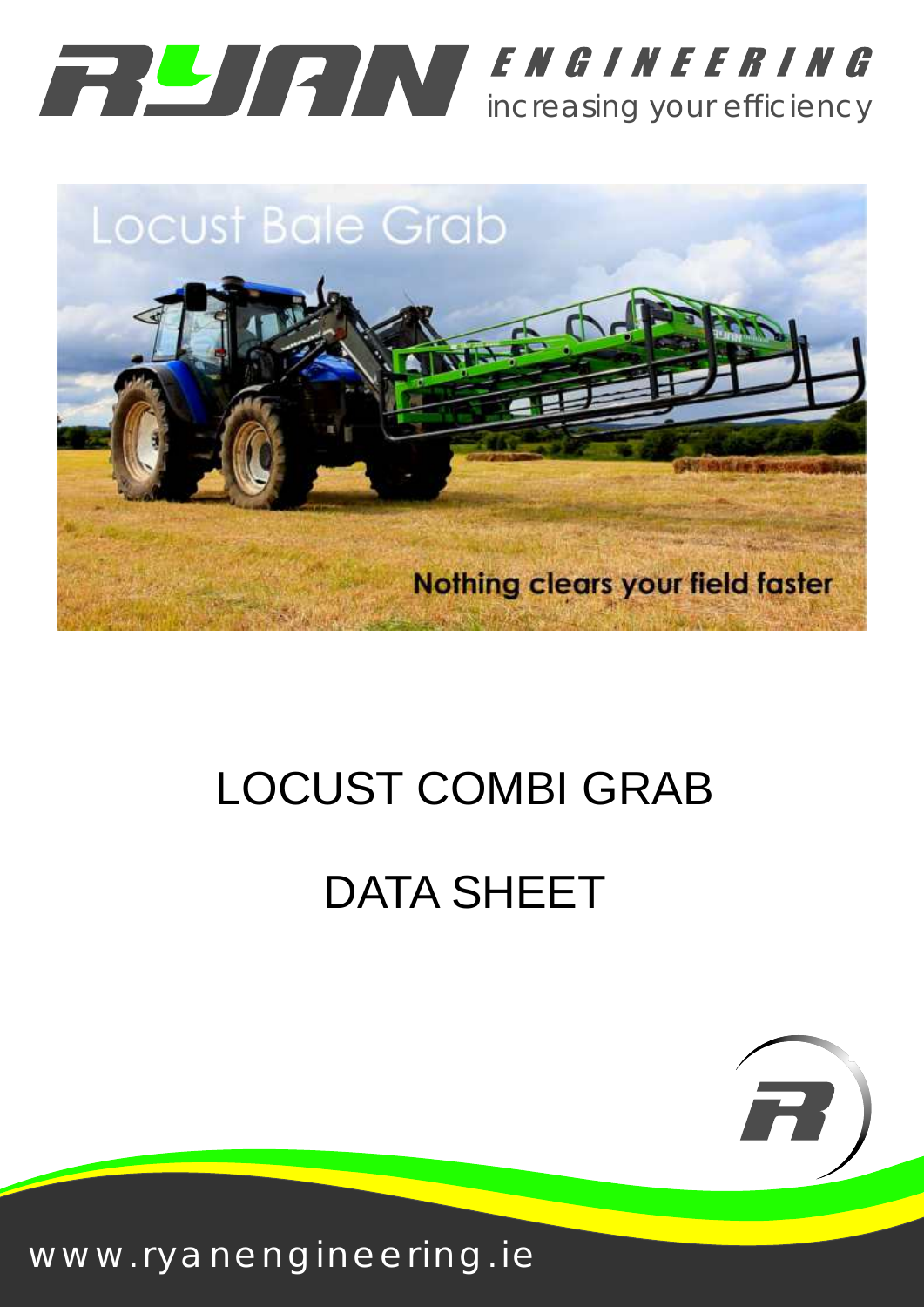



**The operation of our Locust attachment range is designed to move / load / unload small square bales of hay / straw within farm boundaries. It should not be used for any other purposes which will affect its performance or safety.**

**Locust 10 bale Combi Grab, 2 in 1 unit:**

Our Locust 10 bale Combi Grab is designed to perform 2 functions with 1 machine. Therefore, it operates in two modes, collecting mode and loading mode.

When used in collecting mode The Combi Grab will collect square bales into blocks of 10. The blocks of bales can be pushed around the field to any desired location to be loaded onto a trailer.

The Combi Grab can be converted into loading mode in under 3 minutes. Loading mode allows you to load the pre-formed blocks of bales onto your trailer or directly into the barn, 10 bales at once. You can grab the bales in alternating arrangements to stagger the joints allowing you builed a very secure load.

Combi grab unit can also be used to unload your trailer or take bales out of your barn.

The Locust10 bale Combi Grab has been designed with extra long hooks to allow a very secure grip on the bales meaning you can load bales consistently without interruption, getting your hay home faster.

The Locust 10 bale Comb Grab requires minimal ongoing mechanical maintenance such as greasing because it has nylon bushes on all main pivot points, meaning it is ready to go when needed helping you get the hay out of the field quickly.

It is also designed using a bolt together system because this allows quick and easy repairs to be carried out in the field, in the unlikely event this is necessary, meaning you can get back up and running quickly.

#### www.ryanengineering.ie